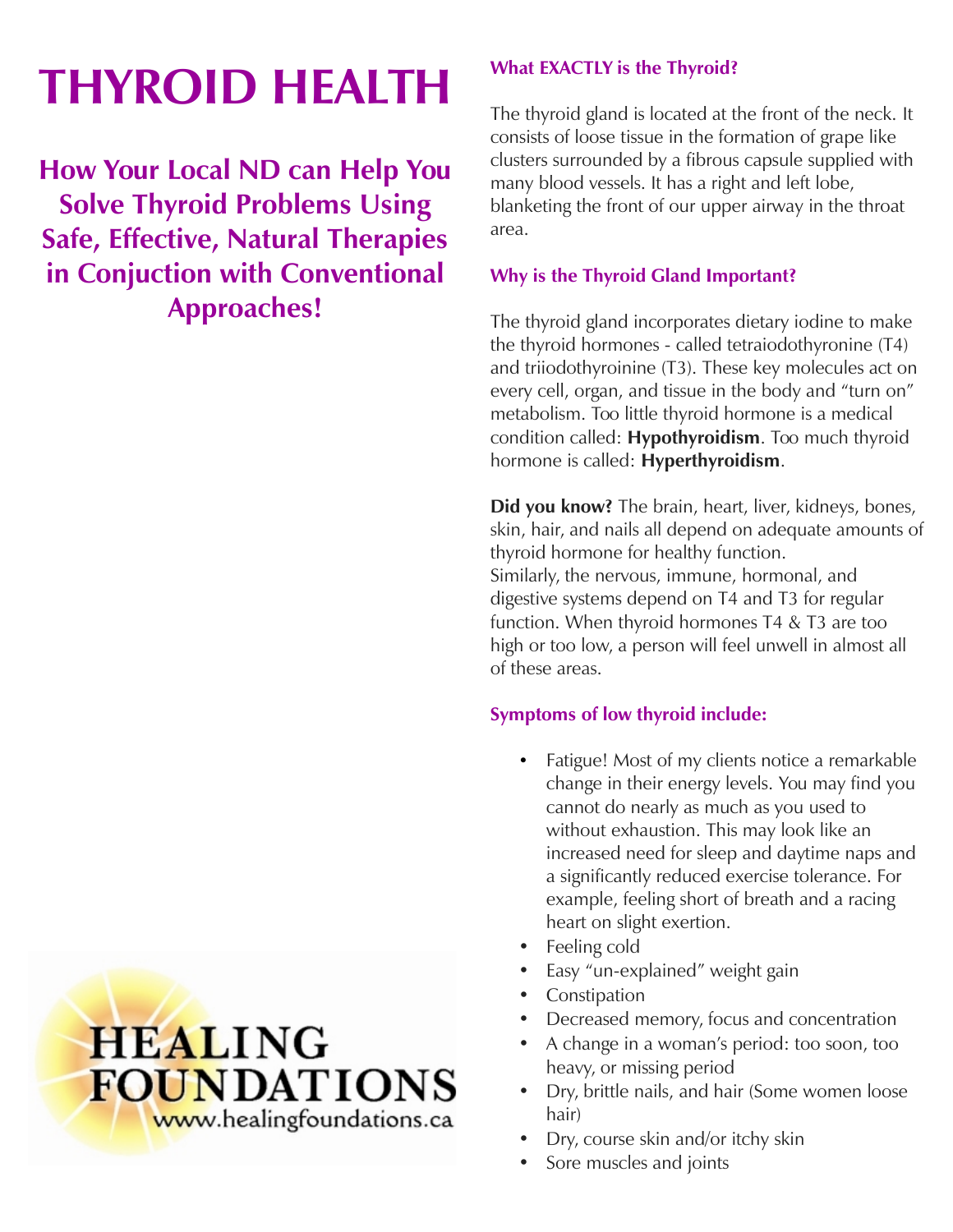- Depression
- Generally feeling unwell, like "something is wrong", but your doctor says your blood work is normal

#### **Symptoms of High or Hyperthyroidism:**

- High energy, but sometimes extreme fatigue
- Racing heart beat and a rapid pulse
- Feeling hot often, and/or difficulty regulating body temperature
- Weight loss, despite a high appetite
- Diarrhea
- A change in a woman's menstrual period, similar to hypothyroidism
- Difficulty sleeping insomnia
- Anxiety
- Generally, "feeling unwell", like you've consumed too much coffee!"

#### **Who is most at risk for thyroid problems?**

• Research and clinical experience show that women have more thyroid problems than men. Thyroid conditions are more prevalent in women of peri and menopausal ages.

#### **Can thyroid problems be detected through regular blood testing?**

- Yes. TSH (Thyroid Stimulating Hormone) is the most commonly tested by medical doctors and is included on routine blood work as part of a patient's annual physical. TSH is secreted by the pituitary gland PG (located in the brain). TSH "tells" the thyroid gland to "work" (i.e. make T4 and T3).
- A high TSH level indicates that the TG is not making enough T4 and T3.This leads to the condition of Hypothyroidism. For example, the PG is "asking" the TG to work harder to make up for the low T4 and T3 levels in the blood stream.
- A low TSH level indicates that the TG is making too much T4 and T3. This leads to the

condition of *Hyperthyroidism*. For example, the PG is "asking" the TG to make less T4 and T3 because the blood stream has an excess of these hormones.

#### **Do MDs and NDs interpret thyroid hormone results differently?**

- Yes. MD's and ND's use different reference ranges to determine a diagnosis of hypo or hyperthyroidism. For example, if a patient has a TSH reading of 3 or above an ND will diagnose probable hypothyroidism. Where an MD would wait until the TSH rises above a level of 5 before hypothyroidism is considered or treated.
- ND's prefer to assess T4 and T3 levels along with TSH. In many cases an ND will request anti-bodies as well. This is because of a fundamental difference in naturopathic vs. conventional approaches when it comes to multiple medical conditions (not just thyroid problems).
- ND's approach a potential medical problem with a broader lens. We look at the whole system and related issues when assessing, diagnosing, and treating our patients.
- ND's commonly test for nutrient deficiencies in a person with suspected thyroid illness. Particularly, iodine, iron, vitamin D, vitamin B12, zinc, selenium, copper, and chromium. A deficiency in these nutrients can exacerbate and even *cause* thyroid problems, specifically low thyroid.

#### **How does the medical approach differ?**

- In the case of hypothyroidism a medical doctor will prescribe a daily, lifetime dose of synthetic T4 (thyroid hormone). These prescription medications are commonly known as: synthroid or levo-thyroxine and are given in very small, but effective doses.
- Hyperthyroidism is treated much more aggressively with radioactive iodine or surgery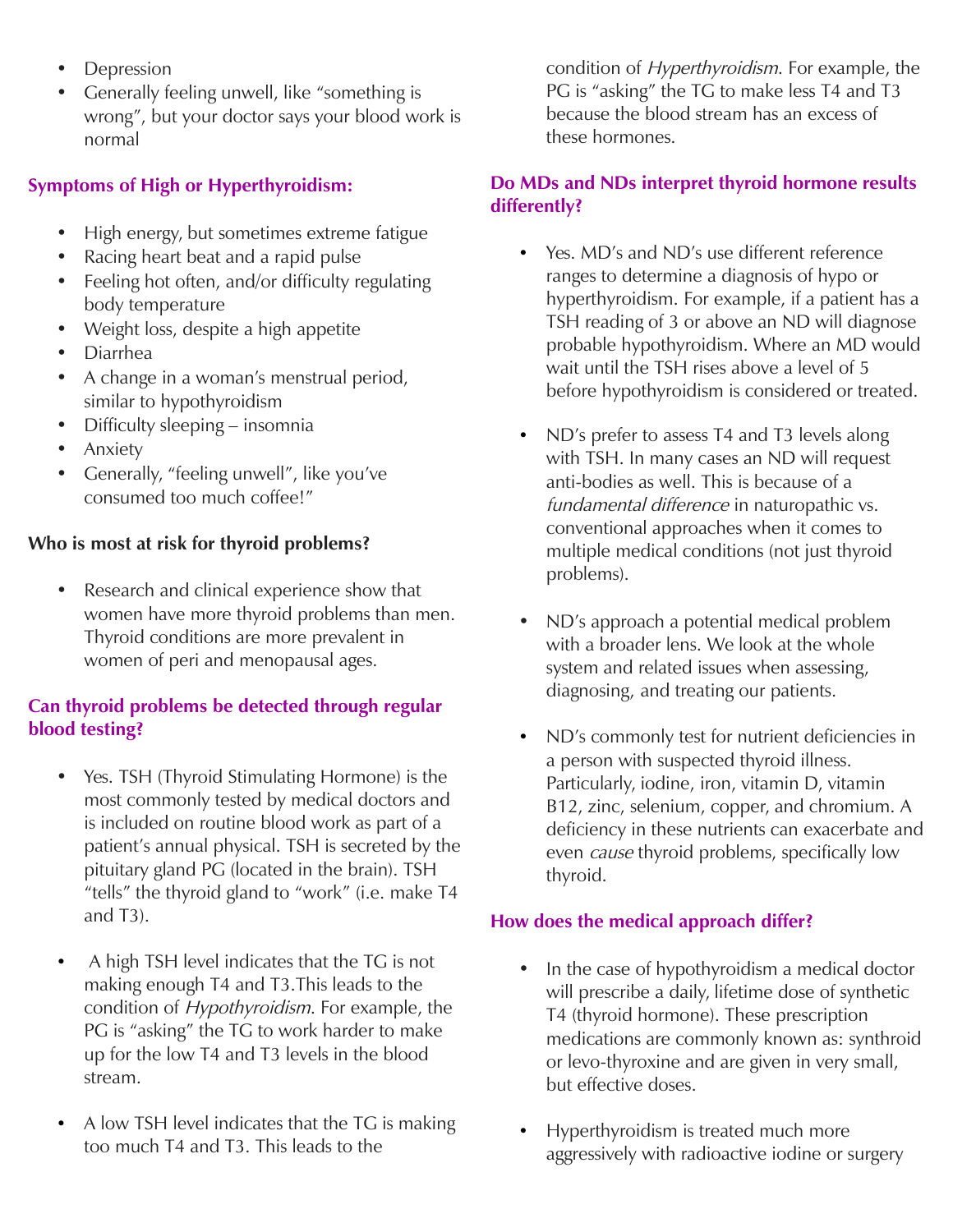to remove a part or all of the thyroid gland. After these treatments, a person will develop hypothyroidism and this is managed by prescription of the same medications for hypothyroid patients. Although most patients feel much better soon after these treatments, the effect is not long lasting. Most people start to feel badly again within six months to one year after these treatments.

- The medical approach only considers one small component of a highly intelligent and complex system. There are vitally important interactions between the thyroid, liver, adrenal, and required nutrients for total thyroid health that are lacking when simply prescribing T4.
- For example, T4 is converted in the liver to T3. T3 is our body's preferred active form of thyroid hormone. Liver conversion of T4 to T3 is heavily dependant on many vitamins and minerals, specifically selenium, copper, zinc, and chromium. A deficiency in any one of these minerals can result in insufficient conversion of T4 to T3, continuing the hypothyroid condition, despite medication.
- Similarly, deficiencies in iodine, iron, or B12 exacerbate low thyroid symptoms, despite T4 medication. If these deficiencies are not addressed, a person will continue to feel unwell, and be plagued by their symptoms, even while properly medicated.
- Prescribing synthetic T4 for a low thyroid condition will aggravate an underlying adrenal deficiency, furthering a person's long-term symptoms of low metabolism in all tissues. The adrenal and thyroid glands work together, so even if the thyroid is treated with synthetic T4, an underlying adrenal deficiency goes un-addressed and over time gets worse.

#### **How can my local ND help with thyroid problems?**

Your ND will help you discover the underlying cause of your thyroid condition and employ safe, effective, natural medicines and therapies to help your thyroid

system heal itself, while optimizing your nutrition, adrenal and liver health.

Your ND will take a thorough health history, physical exam, and blood work to assess your overall health and determine a proper thyroid diagnosis, while prescribing an individualized treatment plan specific to your needs.

- ND's prescribe a combination of natural vitamins, minerals, herbs and homeopathics aimed to help your thyroid and related organs heal themselves and work more effectively.
- ND's also provide lifestyle counseling and guidance on diet/nutrition, exercise, sleep, and stress coping strategies important for thyroid and total body health.
- Your ND may also recommend other complimentary treatments such as: Acupuncture, Osteopathy, or Massage to improve your thyroid condition.

# **Natural Ways to Care for Your Thyroid:**

## **Address Underlying Environmental Concerns:**

- Pesticides can harm thyroid tissue and interfere with thyroid hormone levels and metabolism. Scientific research shows that organophosphate pesticides (the most commonly used pesticide on our food) decrease T4 and T3 levels.
- Exposure to toxic metals such as, cadmium, mercury, and lead damage the thyroid gland and result in altered thyroid hormone metabolism. It is important to avoid known exposure to these harmful chemicals.
- Consume organic foods, wash your fruit and vegetables thoroughly and drink filtered water.

**Did you know?** ND's can test a person's body for heavy metals using a Hair Mineral Analysis. This test takes a sample of your head hair, clipped from the nape of your neck. A laboratory will analyze your hair sample and measure your body levels of heavy metals.